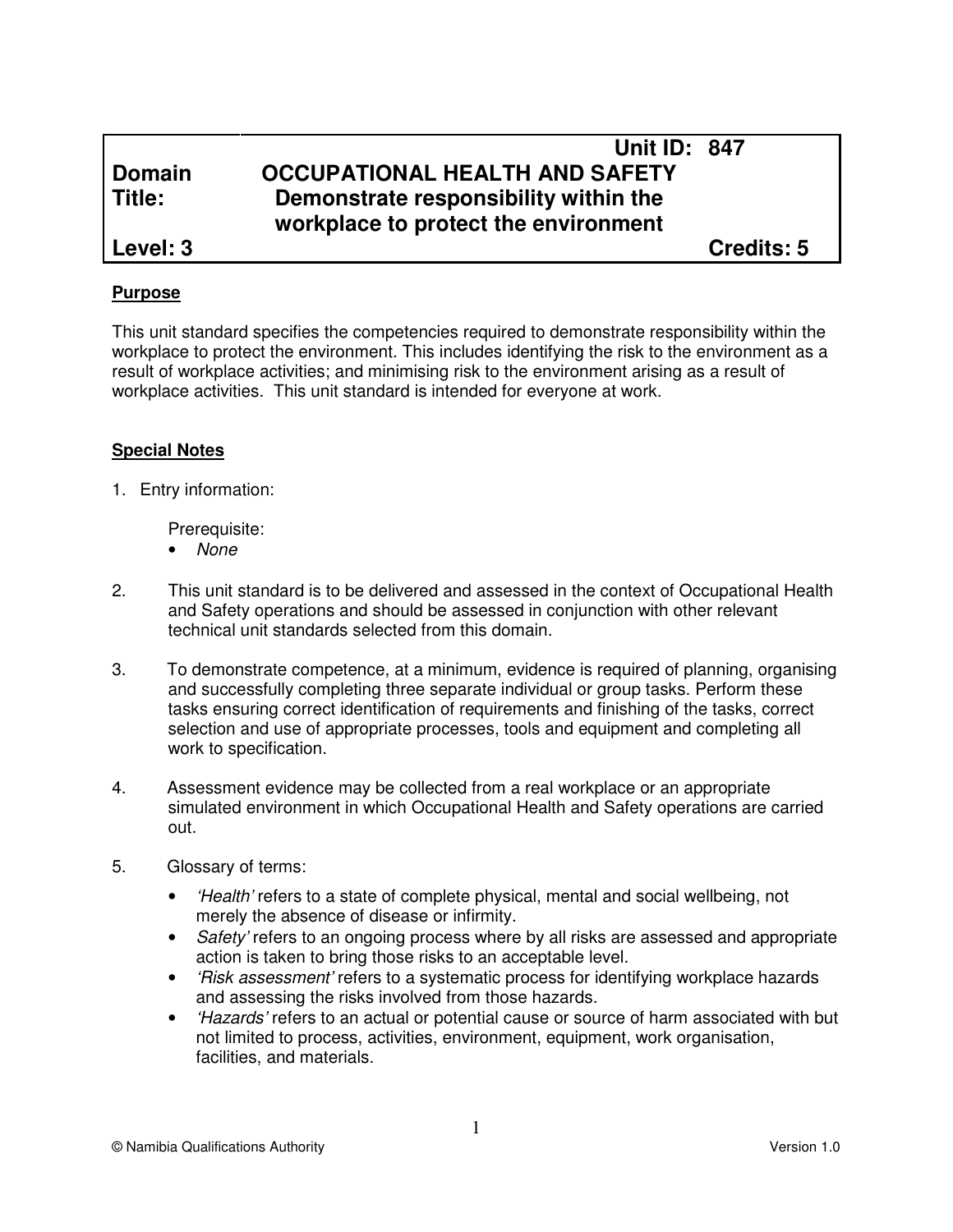- 'Specifications' refers to and includes any, or all of the following: manufacturer's specifications and recommendations, legislation and statutory requirements, and organisation's policies, procedures and guidelines.
- 6. All inspection, operation and maintenance procedures associated with the use of tools and equipment shall comply with statutory requirements and manufacturers' and/or company's guidelines and instructions.
- 7. Regulations and legislation relevant to this unit standard include the following:
	- The Constitution of the Republic of Namibia
	- Labour Act 2007 (Act no. 11, 2007)
	- Government Notice No. 156 Labour Act, 1992: "Regulations Relating to the Health and Safety of Employees at Work"
	- Presidential Proclamation No. 10 Labour Act, 1992 Part XI, Section 101 of the Labour Act 1992)
	- HIV Code on Employment

and all subsequent amendments.

#### **Quality Assurance Requirements**

This unit standard and others within this subfield may be awarded by institutions which meet the accreditation requirements set by the Namibia Qualifications Authority and the Namibia Training Authority and which comply with the national assessment and moderation requirements. Details of specific accreditation requirements and the national assessment arrangements are available from the Namibia Qualifications Authority and the Namibia Training Authority on www.nta.com.na.

# **Elements and Performance Criteria**

#### **Element 1: Identify the risk to the environment as a result of workplace activities**

#### **Performance Criteria**

- 1.1 People within or outside the workplace to who environmental matters are reported, are identified.
- 1.2 Environmental working practices which are relevant to individual actions are explained according to company's specifications.
- 1.3 Current working practices in job role which could cause harm to the environment are identified.
- 1.4 Legal regulations relating to job role are explained.